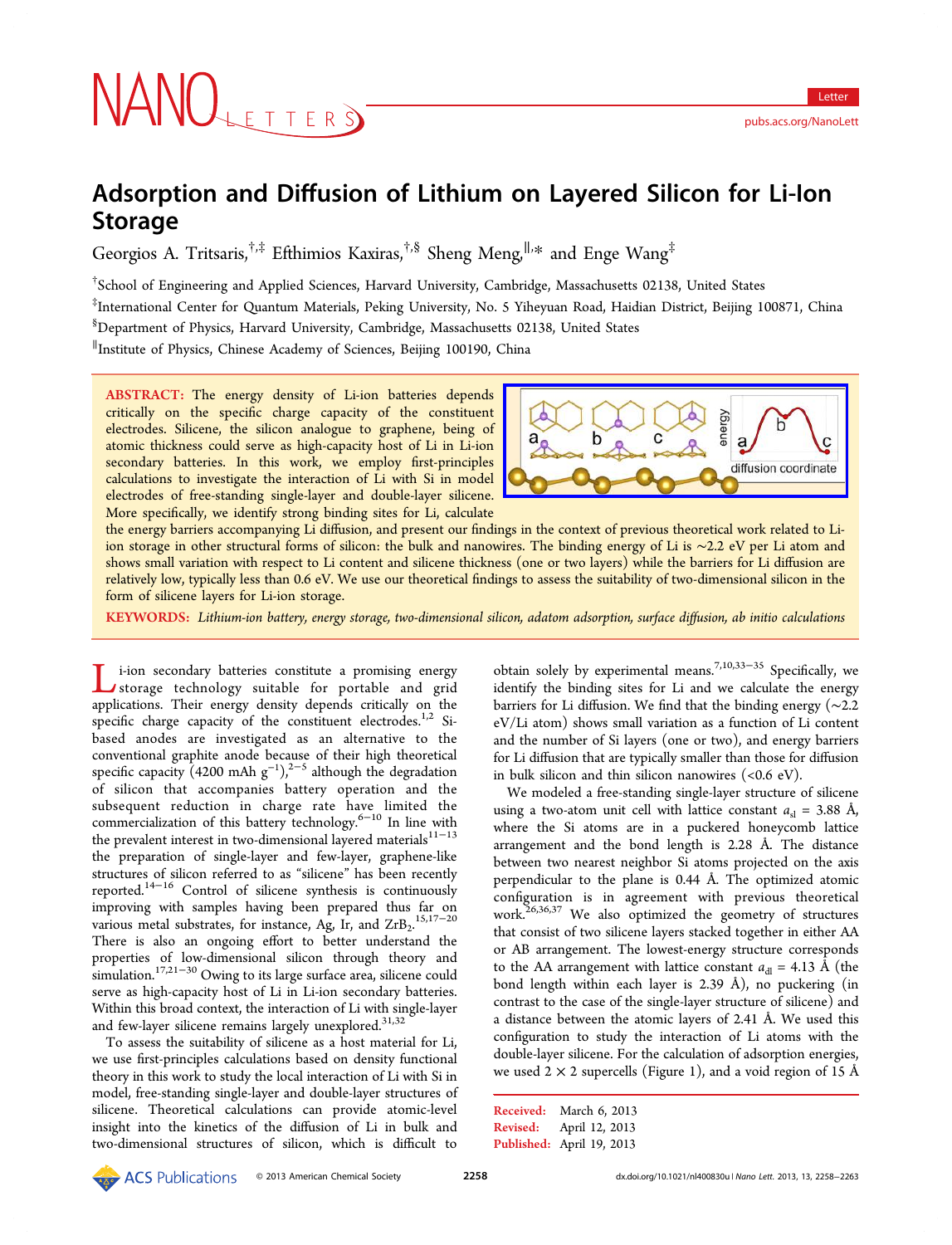<span id="page-1-0"></span>

Figure 1. Str[uctural models of silicene. \(a,b\) Top and](http://pubs.acs.org/action/showImage?doi=10.1021/nl400830u&iName=master.img-001.jpg&w=144&h=148) side views of single-layer silicene; (a,c) top and side views of double-layer silicene.

separating the layers was included in the direction perpendicular to the silicene plane to ensure that the wave functions vanish smoothly at the edge of the cell as would be required in an isolated system. In the following, we use the notation  $Li<sub>x</sub>Si<sub>1-x</sub>$  to distinguish between different (fractional) content, x, of Li. The value of  $x = 0$  corresponds to the pristine silicene layer. Silicene-type silicon in the form of nanoribbons has also been synthesized, $14$  but in this work we have elected to model only extended sheets of silicene to avoid the complications of finite size effects [on](#page-4-0) the energetics of adsorption and diffusion of Li.<sup>34</sup>

We performed total energy calculations using the GPAW code,  $3^8$  a grid-based approach based on the projected code,<sup>[38](#page-5-0)</sup> a grid-based approach based on the projected augmented-wave method.<sup>39</sup> For the description of exchange and [cor](#page-5-0)relation we used the Perdew−Burke−Ernzerhof functional.<sup>40</sup> We also performe[d](#page-5-0) calculations within the local density approximation and we found no difference in the relative stabili[ty](#page-5-0) of the calculated atomic configurations. A Monkhorst− Pack mesh of  $6 \times 6 \times 1$  special points was used for integration in reciprocal space. For structural optimizations, the magnitude of forces on atoms was minimized to be below the limit of 0.04 eV/Å. To obtain diffusion pathways and the corresponding energy barriers, we performed standard nudged elastic band  $(NEB)$  calculations.<sup>41</sup> For each pair of configurations with Li in equivalent binding sites we sampled the corresponding pathway

for diffusion with a NEB path consisting of eight intermediate configurations. The NEB path was first constructed by linear interpolation of the atomic coordinates and then relaxed until the force on each atom was smaller in magnitude than 0.04 eV/ Å. A continuous diffusion path was obtained by polynomial interpolation between the optimized configurations.

The first step in investigating the diffusion pathways of Li is to identify atomic structures of lithiated silicene corresponding to equilibrium configurations for a given system composition. To this end, we calculated the binding (adsorption) energy per Li atom,  $E_{\rm b}$ , using the expression  $E_{\rm b} = E_0 + xE_{\rm Li} - E_x$ , where  $E_x$ denotes the total energy of the lithiated structure,  $E_0$  is the total energy of the pristine silicene layer, and  $E_{Li}$  is the energy of an isolated Li atom. In this scheme, the higher the value of  $E<sub>b</sub>$ , the stronger the binding of Li to silicene. Hereafter, we use the terms "binding" and "adsorption" interchangeably.

We discuss first the case of adsorption on single-layer silicene (Figure 2). For a single Li adatom in the unit cell (SL- $Li_{0.11}Si_{0.89}$ ) the most stable adsorption site is the hollow site, where Li resides above the center of the hexagonal silicene ring and it has three nearest neighbor Si atoms. The corresponding adsorption energy is 2.08 eV (values of 2.13 and 2.21 eV for this energy have been reported in previous theoretical studies).<sup>31,32</sup> The coordination is calculated using a cutoff distance of 2.7 Å, which corresponds to the length of the bond between [a Li](#page-5-0) atom at a "tetrahedral" site and its second nearest Si atom neighbors in bulk crystalline silicon.<sup>10,42</sup> We also calculate  $E_b = 2.12$  eV for a single Li adatom in a  $(3 \times 3)$ supercell  $(x = 0.06)$ , which suggests that t[he](#page-4-0) [i](#page-5-0)nteraction between the Li atoms at the coverage of  $x = 0.11$  is already negligible. Adsorption directly above a Si atom or at the bridge site between two neighbor Si atoms is weaker with  $E<sub>b</sub> = 1.89$  eV and  $E<sub>b</sub> = 1.68$  eV, respectively. The hollow site remains the most stable adsorption site for Li for the structure corresponding to SL-Li<sub>0.20</sub>Si<sub>0.80</sub> for which we obtain  $E<sub>b</sub> = 2.19$ eV. In this case, half the Li atoms are adsorbed above and half below the silicene layer. At moderate Li coverage  $(x = 0.33)$ stripes of Li form on each side of the silicene layer and the most stable atomic configuration shifts from adsorption at the hollow site to adsorption directly above the Si atoms with  $E_b = 2.19 \text{ eV}$ . In the structure corresponding to  $SL-Li_{0.50}Si_{0.50}$  half the Li atoms are adsorbed above and half below the silicene layer in a



Figure 2. Atomic stru[ctures corresponding to lithiated single-layer \(SL\) and double-layer \(DL\) silicene, Li](http://pubs.acs.org/action/showImage?doi=10.1021/nl400830u&iName=master.img-002.jpg&w=347&h=180)<sub>x</sub>Si<sub>1-x</sub> of varying Li content, x. The unit cell is outlined in each top view; top and side views are shown separately.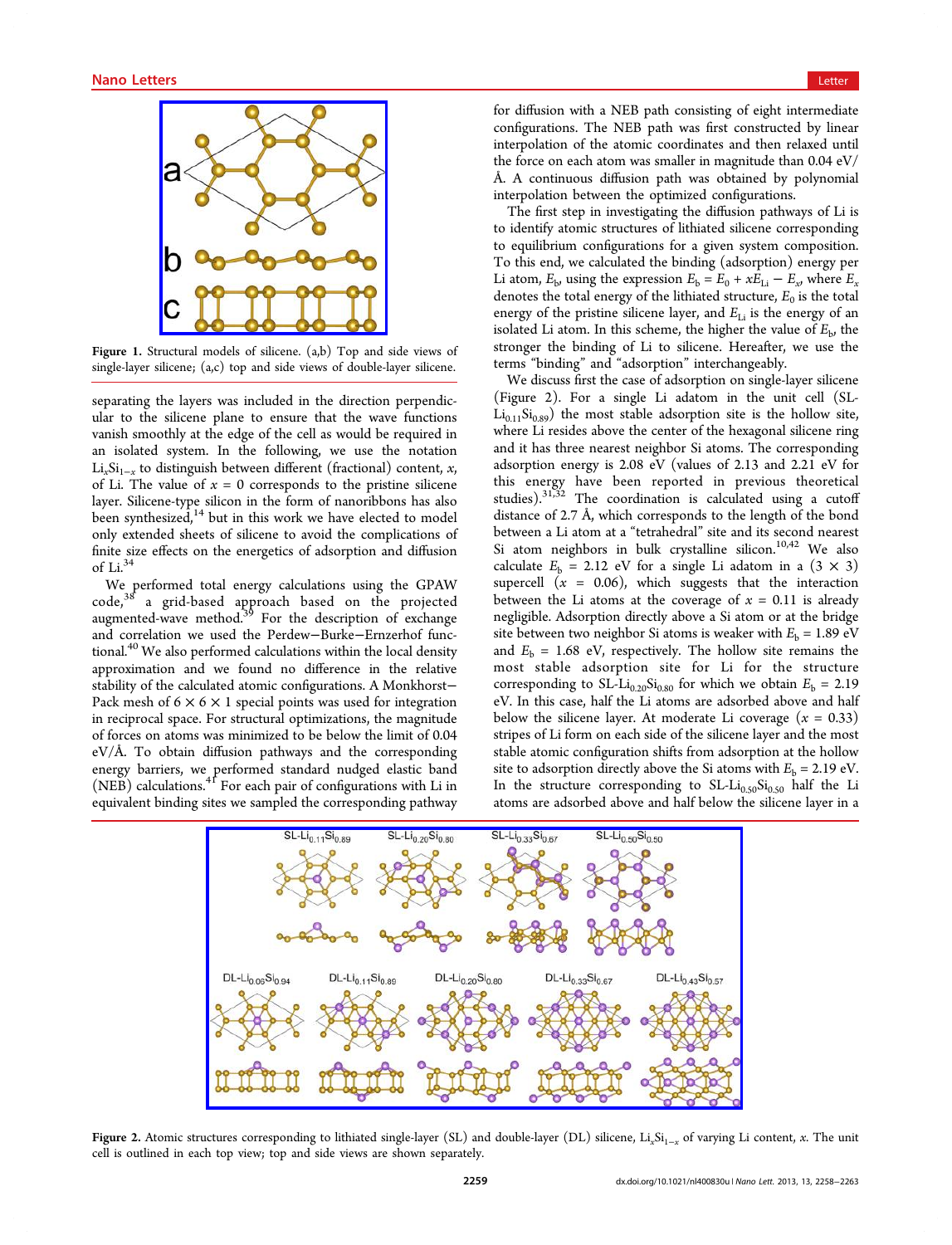<span id="page-2-0"></span>similar fashion as in SL-Li $_{0.33}$ Si $_{0.67}$  and the corresponding adsorption energy is 2.28 eV. For  $x > 0.50$  the binding of Li is weakened significantly. For instance, at the Li content of  $x =$ 0.67 where both surfaces of the silicene layer are covered by Li, with one Li adatom adsorbed above and one Li adatom adsorbed below each Si atom, the adsorption energy is 1.75 eV, which indicates increased repulsion between the Li atoms within the Li adlayers. Therefore we use  $SL-Li_{0.50}Si_{0.50}$  to represent the fully lithiated configuration of single-layer silicene. We further optimized the unit cell of  $SL-Li_{0.50}Si_{0.50}$  and we find the lattice constant of the optimized structure to be 3.72 Å (the length of the Si−Si bond is 2.39 Å), that is, 4% smaller than that of the pristine silicene layer. This optimization reduces the total energy by 0.10 eV ( $E_b = 2.38$  eV).

We summarize how the adsorption energy varies with increasing Li content in Figure 3. In going from the pristine to



Figure 3. Binding energy,  $E_{\rm b}$ , of Li as a function of Li content, x, for single-layer (red) and double-layer (green) silicene,  $Li_xSi_{1-x}$ . The blue point marks the binding energy of Li in bulk crystalline silicon (c-Si) in the low-concentration limit  $(x = 1/64)$ .

the fully lithiated single-layer silicene the adsorption energy varies little within a range of energy that spans only 0.20 eV. The small variation is in agreement with previous theoretical results.<sup>31</sup> Assuming no additional energy barriers to the kinetic transport of Li in the material, the small variation in adsorption energy [s](#page-5-0)uggests that lithiation should be spontaneous if a potential difference of ∼2.2 V is applied.

We also modeled a highly puckered structure of single-layer silicene with lattice constant 2.68 Å and distance between the two atomic planes 2.17  $\AA$ ,<sup>27</sup> found by energy minimization as a function of the in-plane lattice constant when the latter is in the range between 2.0 and 3[.0](#page-5-0) Å. Upon adsorption of a Li atom, this silicene layer reconstructs to accommodate the Li atom by substitution of one Si atom that is displaced out of the surface. Moreover, after removal of the Li atom from the system the structure does not return to its initial form. These findings indicate that highly puckered silicene is not thermodynamically stable during repeating lithiation and delithiation cycles; hence, we do not consider this structure further.

We discuss next a model double-layer structure of silicene (Figure 1a,c). To confirm that the double-layer structure is stable in its own right, we calculated the binding energy of the two ato[m](#page-1-0)ic Si layers or equivalently the energy needed to separate them to infinite distance and find it to be 0.19 eV per Si atom. As an additional check of stability, we performed molecular dynamics simulations for 1.0 ps in the microcanonical ensemble  $(N, V, E)$  at the relatively high temperature of 600 K with a time step of 1.5 fs and obtained the average bond length from configurations encountered during the last 0.5 ps with a sampling rate of  $1/50$  fs<sup>-1</sup>. We find that even at this temperature the average deviation of bonds from their

ground-state value is rather small (∼3%) that we attribute to strong Si−Si bonding.<sup>24</sup> These findings support the stability of free-standing double-layer silicene, although unsupported silicene has not yet b[een](#page-5-0) observed experimentally.

In Figure 2f,g, we show atomic structures of lithiated doublelayer silicene for varying Li content. As was the case in the single-layer [str](#page-1-0)ucture, a Li adatom adsorbs preferably above the center of the six-atom silicene ring with  $E<sub>b</sub> = 2.23$  eV, but in the case of double-layer silicene it is situated closer to the surface with six nearest neighbor Si atoms. Binding of Li at the hollow site between the two atomic layers is less favorable and so is binding directly above a Si atom with  $E_b = 1.96$  eV and  $E_b =$ 1.48 eV, respectively. In contrast to the case of the single-layer structure, the hollow site remains the most favorable site for Li adsorption at higher Li content. With increasing Li adsorption, Li atoms gradually cover the two external surfaces of the double-layer silicene and in the fully lithiated structure, DL- $Li_{0.43}Si_{0.57}$ , the hollow sites in the interior of silicene become occupied too ( $E<sub>b</sub> = 2.08$  eV). We calculate the total energy of DL-Li<sub>0.43</sub>Si<sub>0.57</sub> to be 0.90 eV per unit cell less than the combined total energy of  $SL-Li_{0.33}Si_{0.66}$  and  $SL-Li_{0.50}Si_{0.50}$ , which together have the same Li and Si content with the double-layer structure, an indication that double-layer silicene does not exfoliate with Li intercalation. At even higher Li content, for instance when one Li atom is adsorbed on each Si atom, the binding between Si and Li weakens significantly, resulting in  $E<sub>b</sub> = 1.03$  eV.

In Figure 3, we show the trend in the binding energy of Li as a function of the Li content for the model double-layer silicene, compared with the corresponding findings pertaining to the single-layer structure. Interestingly, the adsorption energies vary in the range between 2.08 and 2.23 eV, which is quite similar to that for adsorption of Li on the single-layer structure. These energies should be contrasted to the binding energy of a single Li impurity at an interstitial "tetrahedral" site (four nearest neighbor Si atoms) in bulk crystalline silicon which is 1.62  $eV,^{10,42}$  that is, Li binds stronger to silicene than in bulk crystalline silicon. Binding to silicene is also stronger in co[mp](#page-4-0)[ar](#page-5-0)ison to the case of thin silicon nanowires for which calculated binding energies are typically less than  $1.6 \text{ eV}^{29,34}$ According to Figure 3, the working potential of an electrode based on free-standing silicene should be relatively flat, w[hich](#page-5-0) happens to be one of the attractive features of graphite, the most commercially successful anode material. Theory also predicts the specific charge capacity of silicene to be 954 and 715 mAh/g for the single-layer and double-layer respectively, which is significantly higher than this of graphite, 372 mAh/g. We note that in some cases the energy difference between two calculated atomic configurations is of the order of DFT error. For example, for  $SL-Li_{0.20}Si_{0.80}$  a configuration where two Li atoms are adsorbed above and below the same hollow site is only 0.04 eV higher in energy than the most stable configuration. The reported adsorption energies are not corrected with zero-point energy and entropic contributions. Such corrections could change the relative stability of atomic configurations that lie close in total energy, but we do not expect the general trends in adsorption presented in Figure 3 to be affected.

In general, with increasing Li content the silicene layer shows progressively the signature of an sp<sup>3</sup>-bonded atomic arrangement: the distortion of the surface is pronounced in SL- $Li_{0.50}Si_{0.50}$  where the distance between the atomic planes is 1.05  $\AA$ <sup>31</sup> and the initially flat atomic layers in pristine double-layer silicene become puckered in  $DL-Li_{0.43}Si_{0.57}$  where the distance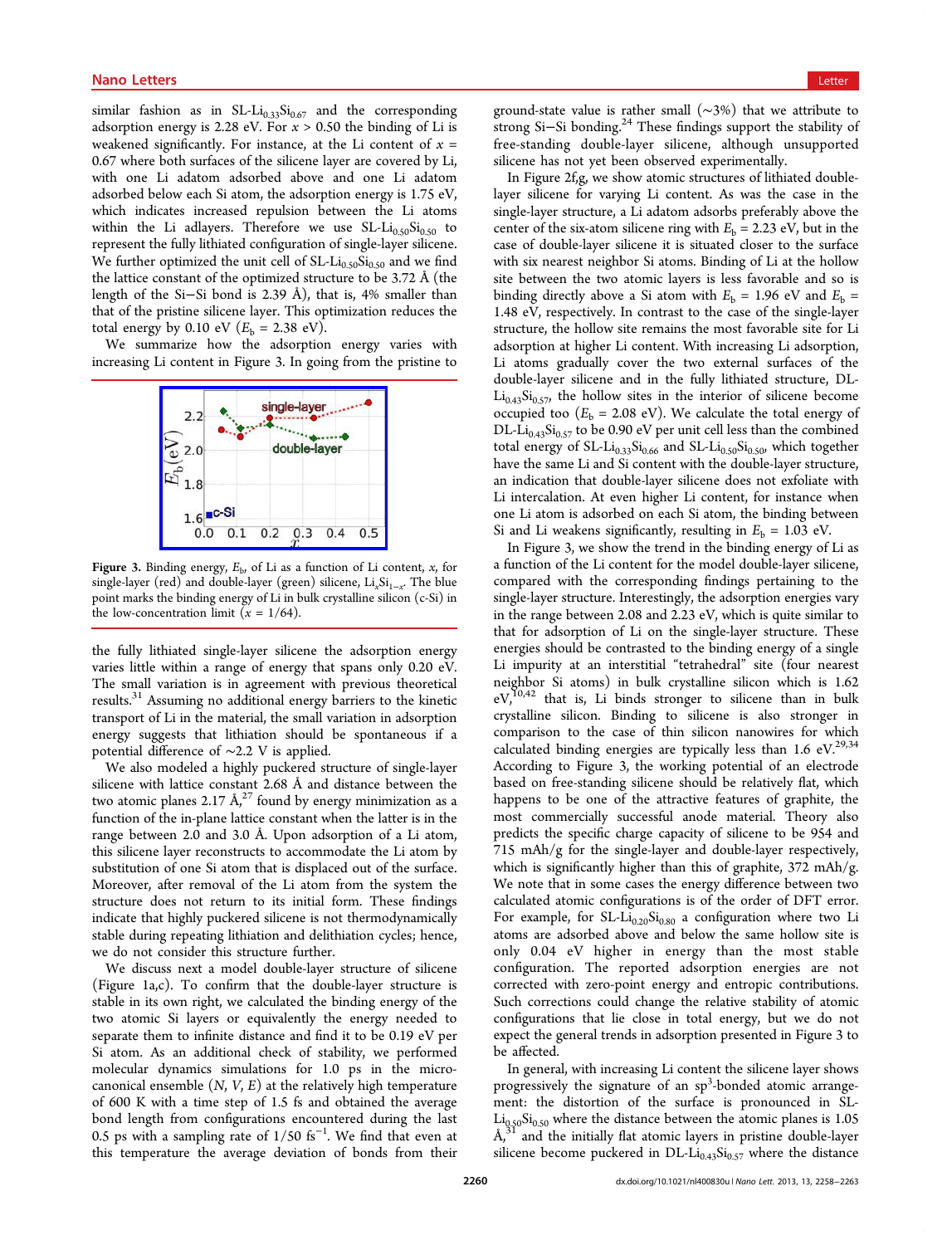<span id="page-3-0"></span>between the top (bottom) two atomic planes is 0.74 Å and the central Si atoms have bond angles of 107°. To associate an effective volume with these layered structures, we define the thickness of silicene as the distance between the two external atomic planes augmented by twice the van der Waals radius of Si, 2.1 Å. We can then conclude that upon lithiation the overall change in the volume of the silicene layer is small, 13% and 24% for the single-layer and double-layer structures, respectively. This should be compared to the almost 4-fold volumetric expansion of bulk crystalline silicon upon full lithiation.<sup>5</sup> After complete delithiation, the silicene surface is restored to the form of the pristine structure in contrast to crystalline [s](#page-4-0)ilicon which undergoes severe structural changes due to plastic deformation.5,42,43

We explain the trend in adsorption energies of Figure 3 as follows. Li, [a](#page-4-0)[s ot](#page-5-0)her alkali and alkali-earth metal adatoms, bound to silicene acts as an n-type dopant.<sup>32</sup> Using B[ad](#page-2-0)er analysis<sup>44</sup> we find that each Li atom donates a charge of ∼0.8 e to the silicene layer to saturate the Si bond[s.](#page-5-0) This is more evident [a](#page-5-0)t low Li coverage where Li adsorbs at highcoordination sites (see also Figure 2). At high Li coverage, the electronic effect is manifested geometrically with the expansion of the Si−Si bonds in the [di](#page-1-0)rection perpendicular to the surface. For nonoptimal adsorption, we find that the same amount of charge is transferred from Li to silicene but the position of the Li atoms do not allow the silicene surface to reconstruct and reduce the induced strain in the Si−Si bonds. Adsorption of Li on silicene can be understood as a two-step process, shown schematically in Figure 4 for the single-layer structure. First, electrons are transferred from Li to the valence band of silicene, which is rendered metallic (the band gap of the free-standing single-layer silicene is zero). The silicene surface then relaxes in an effort to saturate the bonds and relieve the strain within the Si rings. In doing so, the band gap reopens: upon full lithiation the band gap of the initially pristine silicene



Figure 4. [Isosurfaces corresponding to the wave function assoc](http://pubs.acs.org/action/showImage?doi=10.1021/nl400830u&iName=master.img-004.jpg&w=208&h=185)iated with the occupied state at the center of the Brillouin zone closest to the Fermi level for the single-layer silicene with moderate Li coverage: (a) before and (b) after relaxation of the Si atoms (top and side view are shown separately). The density of states,  $g(\varepsilon)$ , (green shaded curve) in each case is compared with the density of states of the pristine silicene layer (red solid line). The vertical dashed line marks the middle of the band gap of the pristine structure, defined as the zero of the energy scale.

layer widens from zero to 0.32 eV (a value of 0.37 eV has been reported in previous theoretical work), $31$  roughly half the value calculated for the band gap of bulk crystalline silicon (0.59 eV). The cooperative effect between static [cha](#page-5-0)rge transfer and strain relief in the silicene layer thus maintains almost constant adsorption energy values upon adsorption of Li in varying content.

We next shift our attention to the motion of a Li atom on silicene. We used the NEB method to study the diffusion of a single Li adatom on single-layer silicene by calculating the variation in energy as Li moves between equivalent adsorption sites. The diffusion coordinate is the cumulative sum of the trajectory length of all atoms in the structure since the diffusion process involves cooperative motion of several atoms simultaneously, including the Li adatom and its Si neighbors. In Figure 5a−k, we show examples of elementary hops of Li on the single-layer silicene. An important consideration for studying the diffusion of Li is the Li content. In the low-



Figure 5. Pathways for the diff[usion of atomic Li on single-layer \(SL](http://pubs.acs.org/action/showImage?doi=10.1021/nl400830u&iName=master.img-005.jpg&w=230&h=359)) and double-layer (DL) silicene, Li<sub>x</sub>Si<sub>1-x</sub>, at low (x = 0.11) and high (x > 0.40) Li content. The variation of energy (red solid line) is plotted along the diffusion coordinate  $r$ , the latter reported normalized to the lattice constant of each structure (3.88 Å for the single-layer and 4.13 Å for the double-layer). The energy maximum (corresponding to the barrier value) is indicated at the top-right corner of each plot. Initial and final configurations are shown in the left and right columns, respectively, whereas the middle column shows the Li atom (violet) at the middle of the diffusion pathway.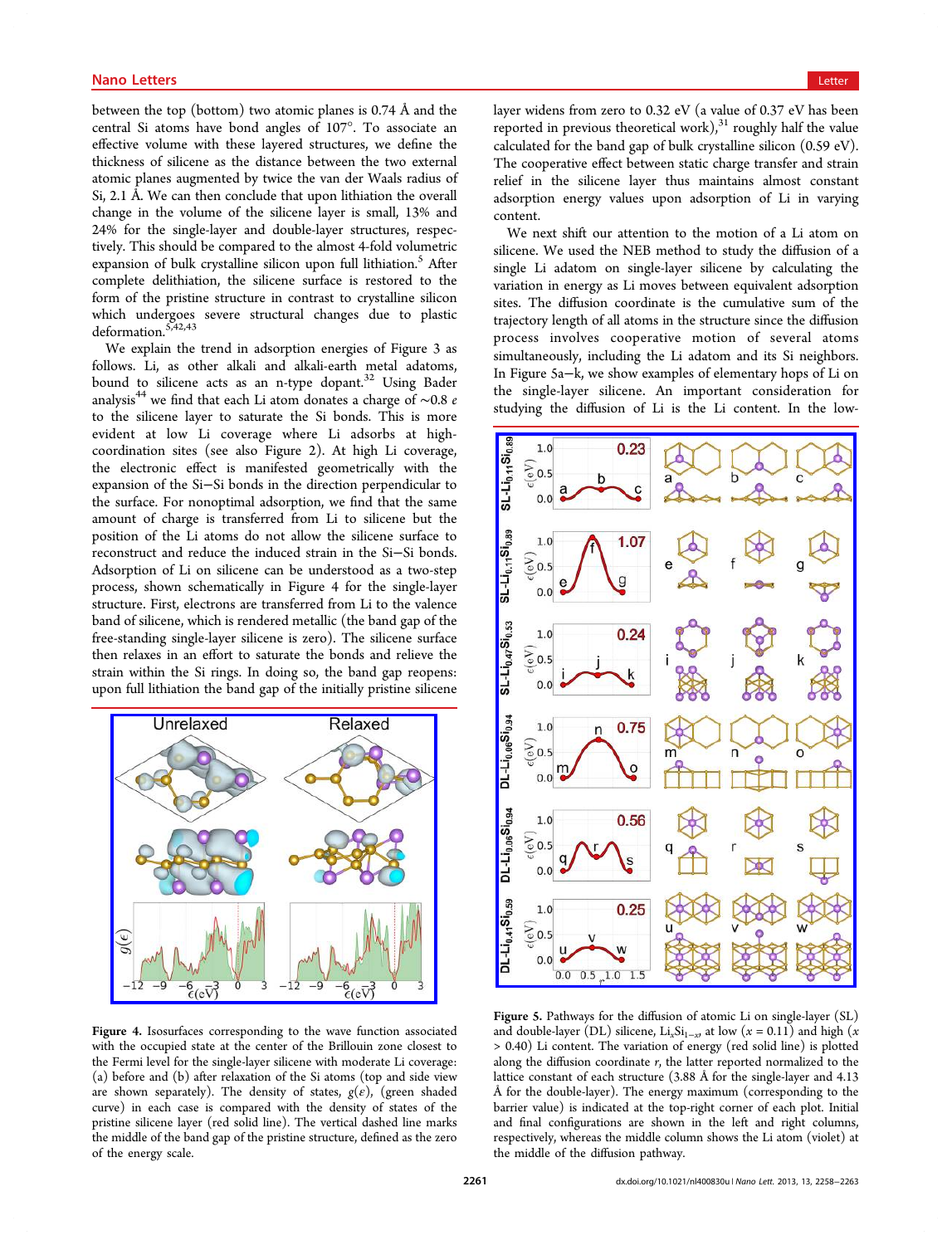<span id="page-4-0"></span>coverage limit, Li resides at the hollow site with three nearest neighbor Si atoms (see also Figure 2). As Li moves between two such adsorption sites, it passes over a Si atom by overcoming an energy barrier of 0.2[3 e](#page-1-0)V (Figure 5a−c), which is about three times less than the energy barrier calculated for diffusion in bulk crystalline and amorphous [sil](#page-3-0)icon (∼0.6 eV).<sup>10,33</sup> At the transition state Li remains bonded to three Si atoms. The total displacement is equal to the lattice constant,  $a_{\rm sl}$  = [3.88](#page-5-0) Å, while the cumulative sum of the trajectory length of all the atoms in the cell is higher by ∼0.5  $a_{sl}$ . Another possibility is Li diffusion from one hollow site to an equivalent one through the silicene layer (Figures 5e-g). This pathway involves an energy barrier of 1.07 eV. In doing so, Li visits the center of the six-atom Si ring where it [is](#page-3-0) surrounded by six nearest neighbor Si atoms. Therefore in-plane diffusion is faster for Li in comparison to diffusion through the silicene layer. An interesting analogy to a thin silicon nanowire can be made where the barrier for Li diffusion on the surface, calculated in previous theoretical work,  $34$  is significantly lower (<0.2 eV) than that for Li diffusion from the surface to the core region of the nanowire (∼0.9 eV). F[or](#page-5-0) SL-Li<sub>0.47</sub>Si<sub>0.53</sub> (high Li content) Li resides directly above a Si atom (see also Figure 2). In this case, the barrier for Li diffusion is 0.24 eV as Li passes over a hollow site at which point it is bonded to three of the [Si](#page-1-0) atoms in the silicene ring below it.

We discuss next the effect of the additional atomic layer in the double-layer structure of silicene on the energetics of Li diffusion. A single Li adatom hops between two hollow sites on the surface by passing over a Si atom at which point it is bonded to three neighbor Si atoms (Figure 5m−o). The energy barrier along this diffusion pathway is 0.75 eV. We also sampled a diffusion pathway where Li moves throug[h b](#page-3-0)oth atomic layers. We find the corresponding energy barrier to be 0.56 eV (Figure 5q−s). Li migrates from one hollow site on one surface to the hollow site on the opposite surface by passing through a closed [si](#page-3-0)licon cage delimited by 12 Si atoms. Therefore, in the lowcoverage limit Li diffusion is quite isotropic as in the case of long-range diffusion in bulk amorphous silicon, although double-layer silicene is itself highly anisotropic. On DL- $Li_{0.41}Si_{0.59}$  (high Li content), Li diffuses between two hollow sites by jumping over a Si atom. The corresponding energy barrier is 0.25 eV (Figure 5u−w). There is less distortion in the silicene layer during the diffusion of Li on  $DL-Li_{0.41}Si_{0.59}$  in comparison to the case of  $SL-Li_{0.47}Si_{0.53}$ ; compare, for example, the diffusion coordinate between configurations labeled "k" and "w" in Figure 5. To summarize, we find that for both the singlelayer and double-layer structures of silicene there exist pathways for Li diffusi[on](#page-3-0) with energy barriers that are smaller than or comparable to the energy barriers for diffusion in bulk silicon and thin silicon nanowires.<sup>10,33,34</sup>

From our theoretical findings, we conclude that in contrast to crystalline silicon the silic[ene l](#page-5-0)ayer does not suffer from irreversible structural changes during lithiation and delithiation cycles and the associated change in the effective volume is small (<25%). We identified pathways for Li diffusion with energy barriers smaller than or comparable to those for diffusion in bulk silicon and thin silicon nanowires (<0.6 eV). We found that the number of silicene layers has no significant effect on the energetics of Li adsorption and therefore a different strategy must be employed if increased control over the energetics of Li adsorption is desirable, for example, through doping or the exploration of finite size effects in silicene nanoribbons. The abundance of Si, the high Li capacity of silicene, the flexibility of its atomic layers and the small energy barrier for Li diffusion could prove beneficial for the design of Li-ion batteries based on silicene, which may have high energy density and improved cycle life. Care must be taken for the correct interpretation of our findings, which describe necessary but not sufficient conditions for the design of a high-performance electrode material based on silicene. Further investigation is necessary to determine the conditions under which free-standing silicene can be stable in the environment of a Li-ion battery device during operation. In the work of Lee et al.,<sup>13</sup> a silicon/graphene composite electrode was prepared with high Li-ion storage capacity. With progressively increasing control over the synthesis of two-dimensional structures, we believe that novel materials based on layered silicon for Li-ion storage can indeed become a practical technology.

## ■ AUTHOR INFORMATION

#### Notes

The authors declare no competing financial interest.

### ■ ACKNOWLEDGMENTS

Computations were performed on the Odyssey cluster, supported by the FAS Science Division Research Computing Group at Harvard University, the Extreme Science and Engineering Discovery Environment (XSEDE), which is supported by National Science Foundation Grant OCI-1053575, and the SEAS HPC cluster, supported by the Academic Computing Group. S.M. acknowledges financial supports from NSFC (Grant 11222431) and CAS.

## ■ REFERENCES

- (1) Armand, M.; Tarascon, J.-M. Nature 2008, 451, 652−657.
- (2) Jeong, G.; Kim, Y.-U.; Kim, H.; Kim, Y.-J.; Sohn, H.-J. Energy Environ. Sci. 2011, 4, 1986−2002.
- (3) Kasavajjula, U.; Wang, C.; Appleby, A. J. J. Power Sources 2007, 163, 1003−1039.
- (4) Chan, C. K.; Peng, H.; Liu, G.; McIlwrath, K.; Zhang, X. F.; Huggins, R. A.; Cui, Y. Nat. Nanotechnol. 2008, 3, 31−35.
- (5) Zhao, K.; Tritsaris, G. A.; Pharr, M.; Wang, W. L.; Okeke, O.; Suo, Z.; Vlassak, J. J.; Kaxiras, E. Nano Lett. 2012, 12, 4397−4403.
- (6) Park, M.-H.; Kim, M. G.; Joo, J.; Kim, K.; Kim, J.; Ahn, S.; Cui, Y.; Cho, J. Nano Lett. 2009, 9, 3844−3847.
- (7) Chan, T.-L.; Chelikowsky, J. R. Nano Lett. 2010, 10, 821−825.
- (8) Wu, H.; Chan, G.; Choi, J. W.; Ryu, I.; Yao, Y.; McDowell, M. T.; Lee, S. W.; Jackson, A.; Yang, Y.; Hu, L.; Cui, Y. Nat. Nanotechnol. 2012, 7, 310−315.

(9) Zhao, K.; Pharr, M.; Cai, S.; Vlassak, J. J.; Suo, Z. J. Am. Ceram. Soc. 2011, 94, s226−s235.

(10) Tritsaris, G. A.; Zhao, K.; Okeke, O. U.; Kaxiras, E. J. Phys. Chem. C 2012, 116, 22212−22216.

(11) Castro Neto, A. H.; Guinea, F.; Peres, N. M. R.; Novoselov, K. S.; Geim, A. K. Rev. Mod. Phys. 2009, 81, 109−162.

(12) Coleman, J. N.; Lotya, M.; O'Neill, A.; Bergin, S. D.; Kingaaa, P. J.; Khan, U.; Young, K.; Gaucher, A.; De, S.; Smith, R. J.; Shvets, I. V.; Arora, S. K.; Stanton, G.; Kim, H.-Y.; Lee, K.; Kim, G. T.; Duesberg, G. S.; Hallam, T.; Boland, J. J.; Wang, J. J.; Donegan, J. F.; Grunlan, J. C.; Moriarty, G.; Shmeliov, A.; Nicholls, R. J.; Perkins, J. M.; Grieveson, E. M.; Theuwissen, K.; McComb, D. W.; Nellist, P. D.; Nicolosi, V. Science 2011, 331, 568−571.

(13) Lee, J. K.; Smith, K. B.; Hayner, C. M.; Kung, H. H. Chem. Commun. 2010, 46, 2025−2027.

(14) De Padova, P.; Kubo, O.; Olivieri, B.; Quaresima, C.; Nakayama, T.; Aono, M.; Le Lay, G. Nano Lett. 2012, 12, 5500−5503.

(15) Meng, L.; Wang, Y.; Zhang, L.; Du, S.; Wu, R.; Li, L.; Zhang, Y.; Li, G.; Zhou, H.; Hofer, W. A.; Gao, H.-J. Nano Lett. 2013, 13 (2), 685−690.